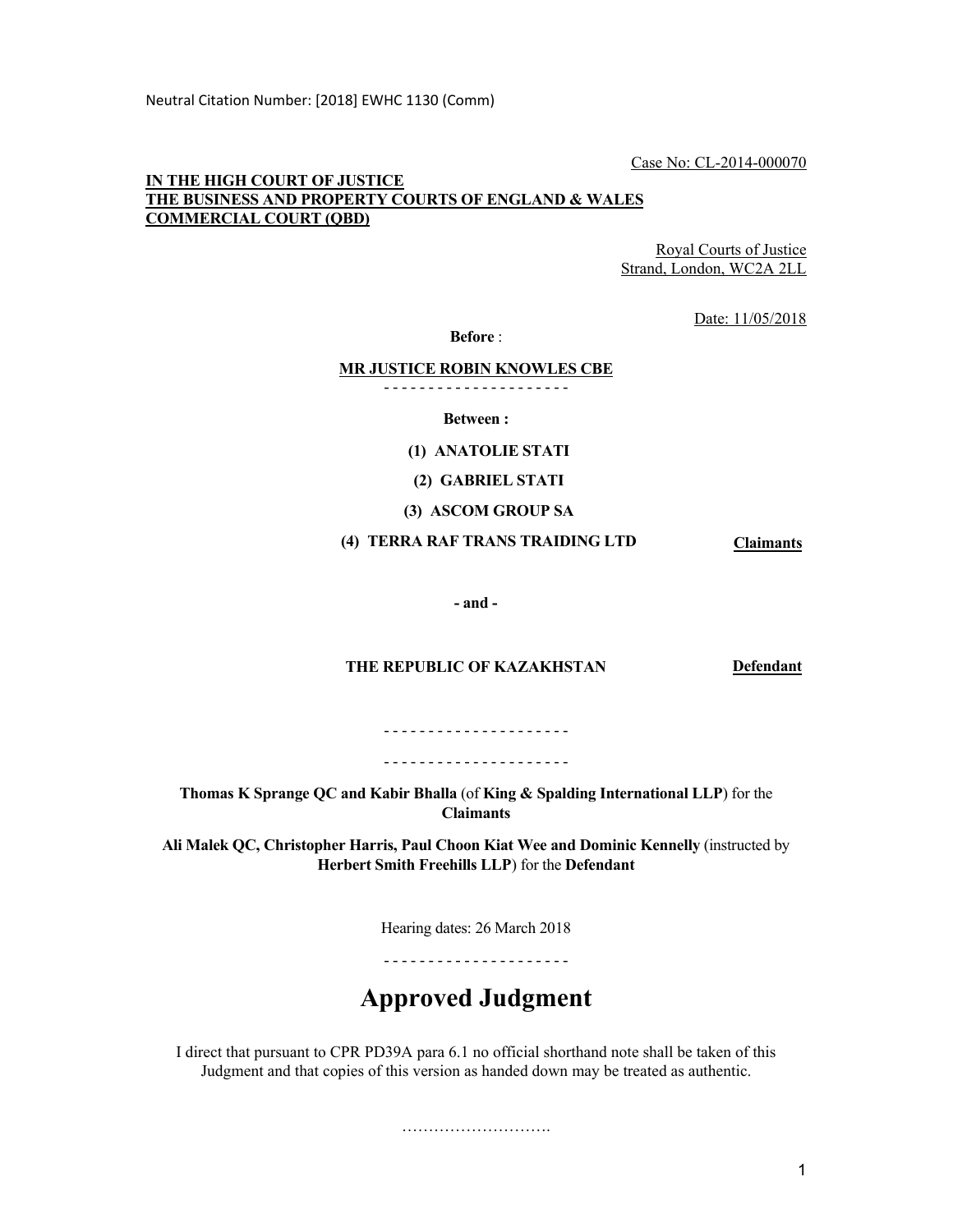# MR JUSTICE ROBIN KNOWLES CBE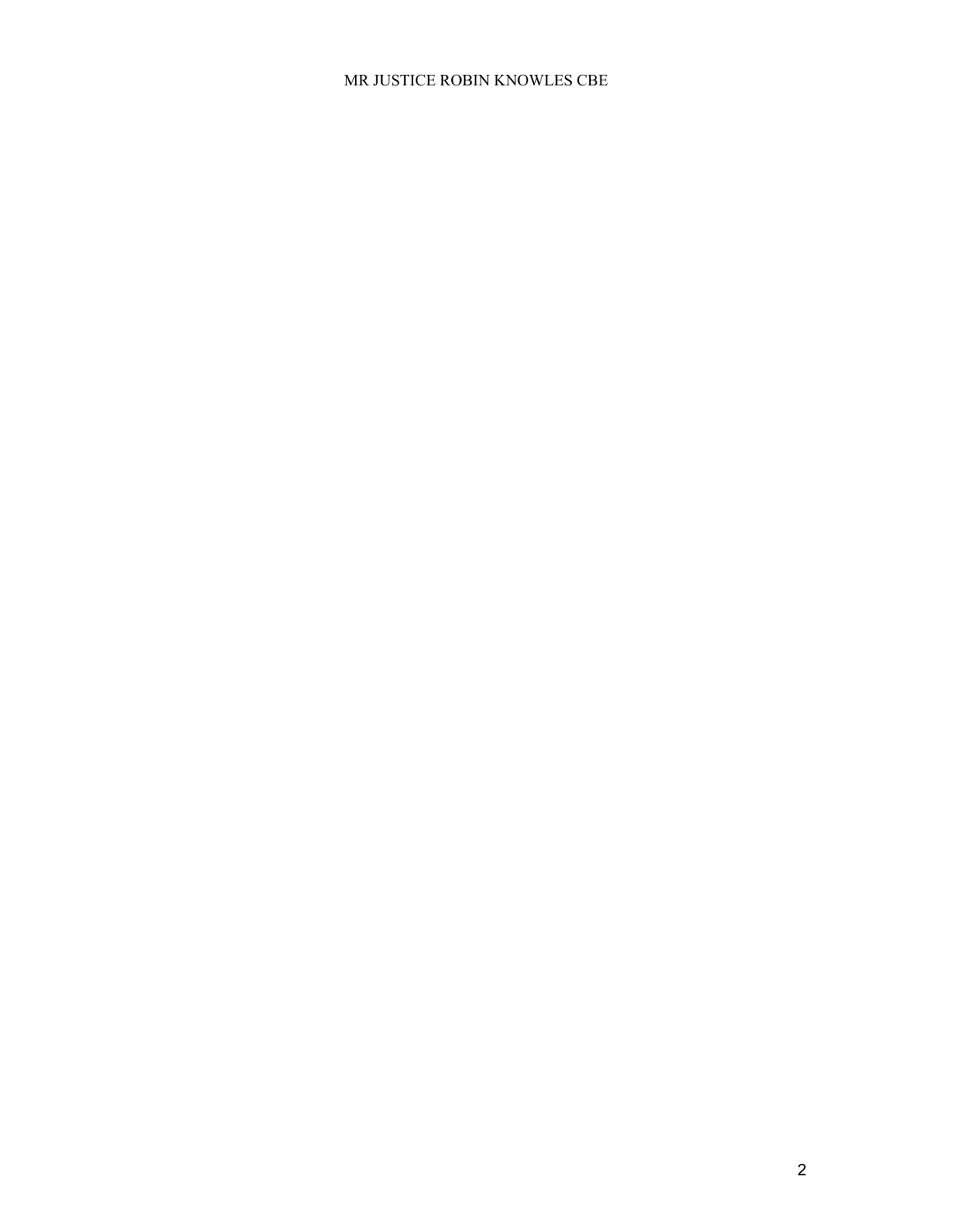# **Mr Justice Robin Knowles:**

# **Introduction**

- 1. In this judgment I will refer to Mr Anatolie Stati, Mr Gabriel Stati, Ascom Group SA and Terra Raf Trans Traiding Ltd as "the Statis" and to the Republic of Kazakhstan as "the State".
- 2. The Convention on the Recognition and Enforcement of Foreign Arbitral Awards ("the New York Convention") was adopted by the United Nations Conference on International Commercial Arbitration on 10 June 1958. In England and Wales sections 100 to 103 of the Arbitration Act 1996 ("the 1996 Act") concern recognition and enforcement in this jurisdiction of arbitration awards made, in pursuance of an arbitration agreement, in the territory of a state (other than the United Kingdom) which is a party to the New York Convention.
- 3. Sweden is a party to the New York Convention. An arbitration award dated 19 December 2013 ("the Award") was made in favour of the Statis and against the State in an international investment arbitration seated in Sweden. The amount of the Award is of the order of US\$500 million.
- 4. By arbitration claim form dated 24 February 2014 the Statis invoked the jurisdiction of the Courts of England and Wales under section 101 of the 1996 Act. They applied for permission under section 101(2) to enforce the Award against the State in the same manner as a judgment or order to the same effect. Under section 101(3) they asked for permission to enter judgment in England and Wales in the terms of the Award.
- 5. Adopting the standard procedure for this type of application, the Statis made the application without notice to the State. On 28 February 2014 the Statis were granted permission to enforce the Award by order of Burton J.
- 6. Again adopting the standard procedure, Burton J ordered that the State might apply within 21 days of service to set aside his order and that the Award was not to be enforced until the end of that period or until an application made by the State within that period had been finally disposed of.
- 7. Exercising its entitlement, the State applied to set the order aside. In amended form the application by the State to set aside the order of Burton J alleged that the Award had been obtained by fraud. I directed on 27 June 2017 that the State's claim that (in summary) the Award was obtained by fraud should proceed to trial as if commenced under Part 7 of the Civil Procedure Rules (the "CPR").
- 8. I did so for reasons given in a judgment dated 6 June 2017 [2017] EWHC (Comm) 1348; [2017] 2 Lloyd's Rep 201, after two days of argument. I had found that there was prima facie evidence of fraud (as there described), and of fraud (again as there described) by the Statis on the arbitral tribunal, and that there was the necessary strength of prima facie case that the alleged fraud would have made a difference to the tribunal. I was also satisfied that the State did not have access before the Award to the evidence of the alleged fraud on which it now sought to rely, and that the evidence of the alleged fraud could not with reasonable diligence have been discovered before the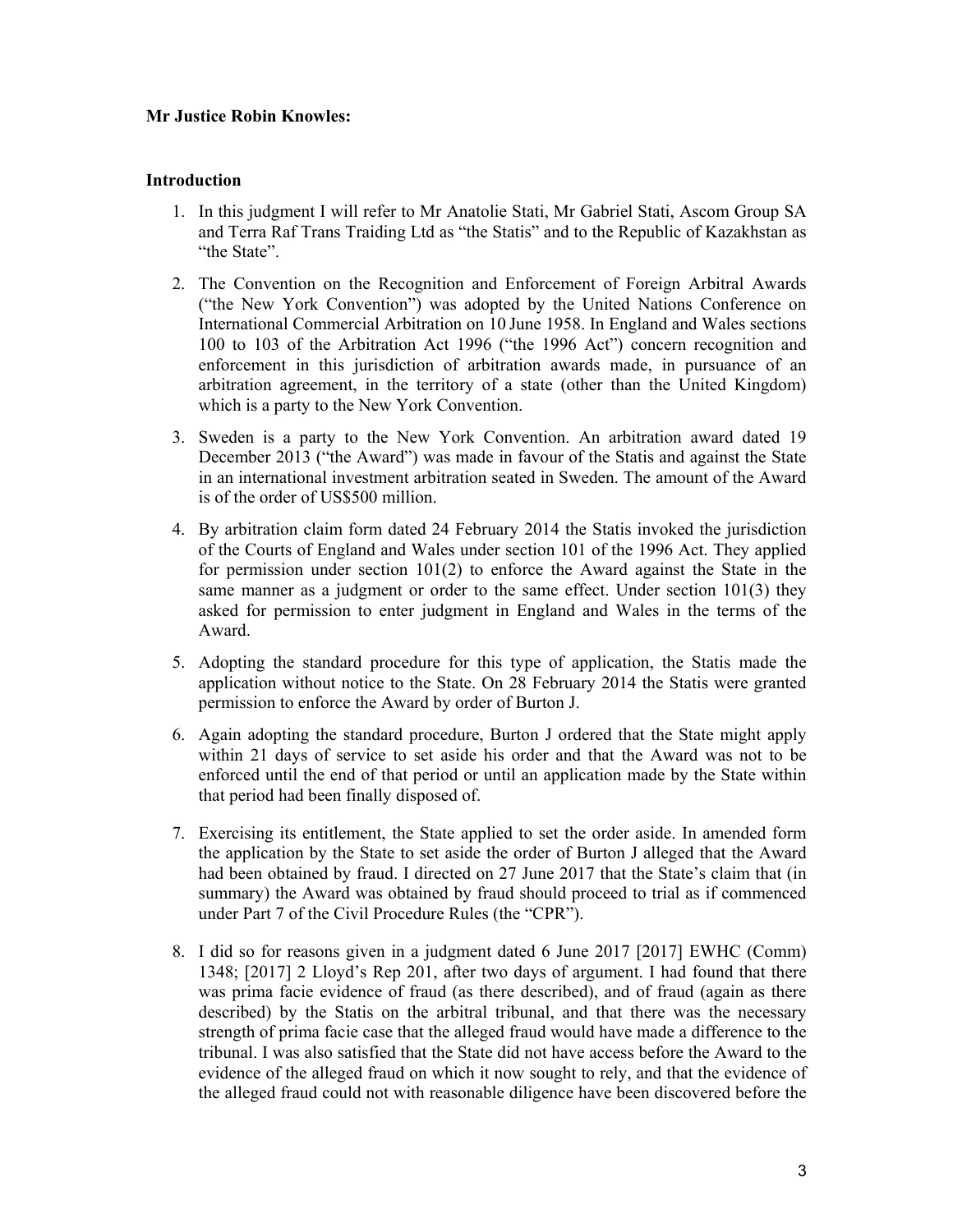Award. I held that the interests of justice required the examination that a trial will allow.

- 9. In circumstances that I will examine in this judgment, the Statis no longer wish to proceed to a final determination. They have used the procedure under the CPR for discontinuing a claim, serving a notice of discontinuance.
- 10. The State on the other hand wishes to proceed to a final determination on the merits. The State contends that matters have reached the stage where it has its own claim for declarations. Alternatively the State contends that the Court's power to set aside the notice of discontinuance should be used so that the question of enforceability in this jurisdiction is heard and decided on the Statis' claim for permission to enforce the Award and to enter judgment.
- 11. Proceedings to challenge the Award in Sweden, the court of the seat, have recently been concluded at the highest level in favour of the Statis. Assets of the State have been attached in Sweden to the value of around US\$100 million in total.
- 12. There are now enforcement proceedings in various parts of the world. I understand them all to be contested. It is said that US\$28 billion of assets are currently subject to attachments.
- 13. The dispute between the parties has been hard fought at every stage, and the current proceedings are no exception. While the State accuses the Statis of fraud in obtaining the Award, the Statis say they are victims of a longstanding unlawful campaign by the State.

## **The proceedings in this jurisdiction**

- 14. For the English Court to permit a party to pursue, to a trial of the issues, an allegation that a New York Convention award was obtained by fraud, normally two conditions will require to be fulfilled: Westacre Investments Inc v Jugoimport-SPDR Holding Co Ltd [2000] QB 288 (CA) at 309F per Waller LJ (dissenting in the result).
- 15. The first condition is "that the evidence to establish the fraud was not available to the party alleging the fraud at the time of the hearing before the arbitrators": Westacre, above, at 309F, but noting the qualification at G-H. The second condition is that "there is a prima facie case of fraud which is sufficient to overcome the extreme caution of the Court when invited to set aside an award on the grounds of public policy": IPCO (Nigeria) Limited v Nigerian National Petroleum Corporation [2015] EWCA Civ 1144; [2016] 1 Lloyd's Rep 5 at [191] per Christopher Clarke LJ.
- 16. I concluded on 6 June 2017 that these conditions were met. I also had to reach conclusions on what had and had not been decided by Courts of the United States and of Sweden. As regards the Swedish Court, as the court of the seat of the arbitration, in my judgment of 6 June 2017 I explained what I understood had and had not been addressed and decided by the Swedish Court and why, as I respectfully saw the position, the State's fraud claim (as described and examined in my judgment) had not been concluded by what had been decided by the Swedish Court. That remains the case notwithstanding that matters have since been considered at a higher level in Sweden.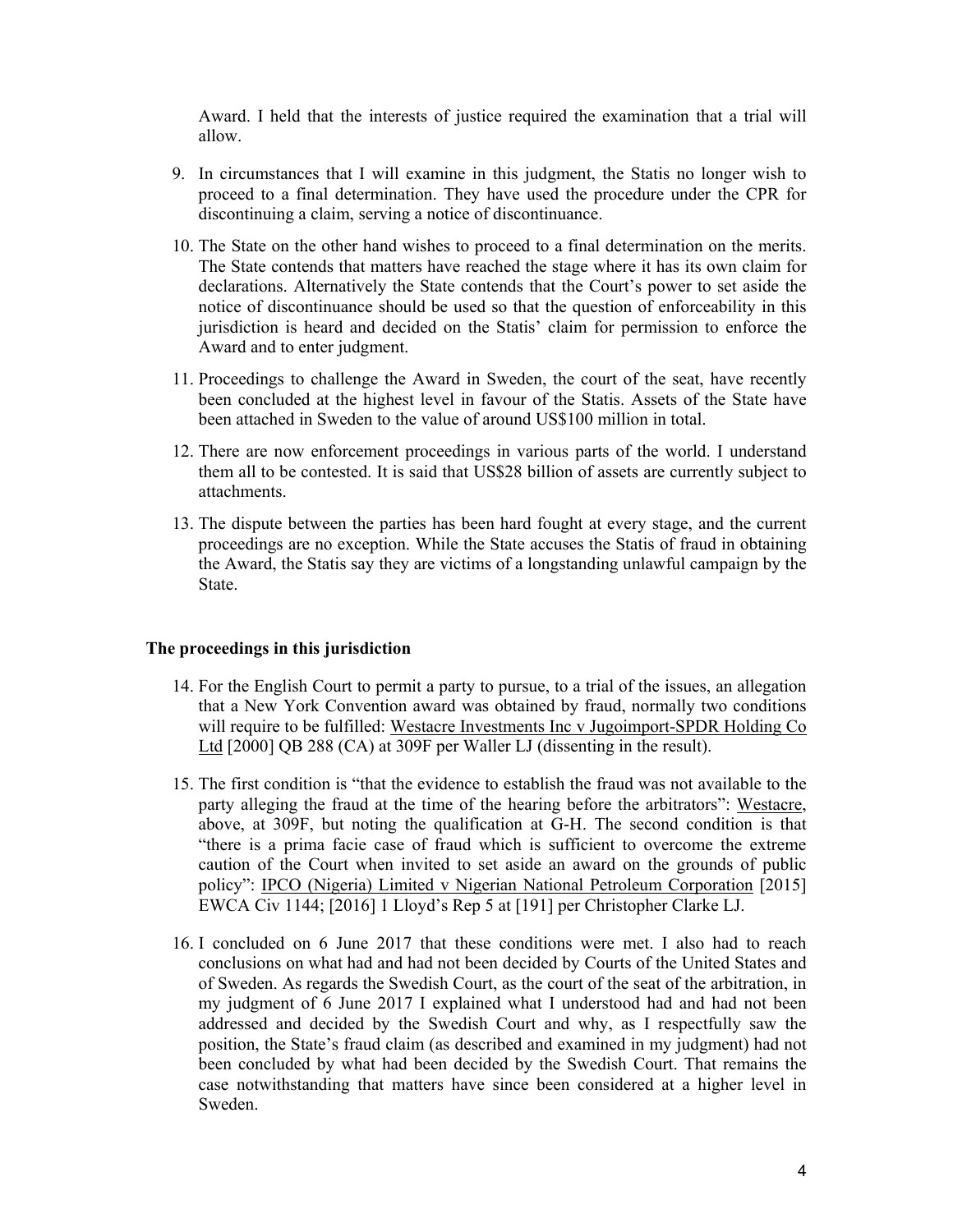17. Pursuant to directions for trial in the order dated 27 June 2017, the State and the Statis exchanged statements of case. The trial was fixed to commence on 31 October 2018 (and that time remains held in the Court's diary). Disclosure of documents was due to take place on 22 February 2018 but on that day the Statis sought an extension of time to 1 March 2018 for disclosure of documents. The State agreed the extension.

#### **The notice of discontinuance and the reasons for it**

- 18. The Statis never gave disclosure of documents because the next thing, without warning and unaccompanied by any explanation, was the notice of discontinuance from the Statis.
- 19. This is an extraordinary development. The Statis have not conceded that the State was correct about the Award. Indeed the Statis wish to continue enforcement efforts in other countries. And in their written argument for this hearing they say they "would relish the opportunity to proceed to trial with respect to the fraud allegations", and that apart from two reasons given they have an "otherwise strong desire to proceed to trial and defeat the fraud claims".
- 20. The Statis volunteer two reasons or explanations. The first is that they do not have the resources to continue to a trial here. The second is that they have secured attachment orders in other countries sufficient for there to be no longer a practical need to pursue enforcement here.
- 21. The State, by Mr Ali Malek QC, says that the first explanation is false and the second is not the real reason. The real reason, says the State, is that the Statis have no answer to the question that was directed to be tried here.
- 22. The explanations offered by the Statis are not explanations that I accept on the material available.
- 23. As to the first, the Statis say that litigation funders have "carved out" the English proceedings from funding arrangements, and that the Statis do not have the resources themselves. Yet I find no documents to support this, and no details of their own resources, or of the exchanges with third party funders. The explanation moreover does not sit credibly with the timing of the service of the notice of discontinuance, which was after rather than before time and money would have been spent preparing to give disclosure of documents.
- 24. Similarly the suggestion that the notice of discontinuance was given because the Statis have secured attachment orders in other countries sufficient for there to be no longer a practical need to pursue enforcement here does not sit credibly with the timing of those attachments. The notice of discontinuance did not come just as attachments were achieved overseas; it came just as disclosure of documents was about to take place here. The Statis had not said to the State or to this Court that they might wish to discontinue if they achieved attachments elsewhere. Indeed, in an action consistent with an intention to continue despite the attachments elsewhere, just before the notice of discontinuance the Statis requested a short further period of time in which to give disclosure of documents.
- 25. Should I accept the alternative explanation urged by Mr Malek QC, that the real reason for the notice of discontinuance is that the Statis have no answer to the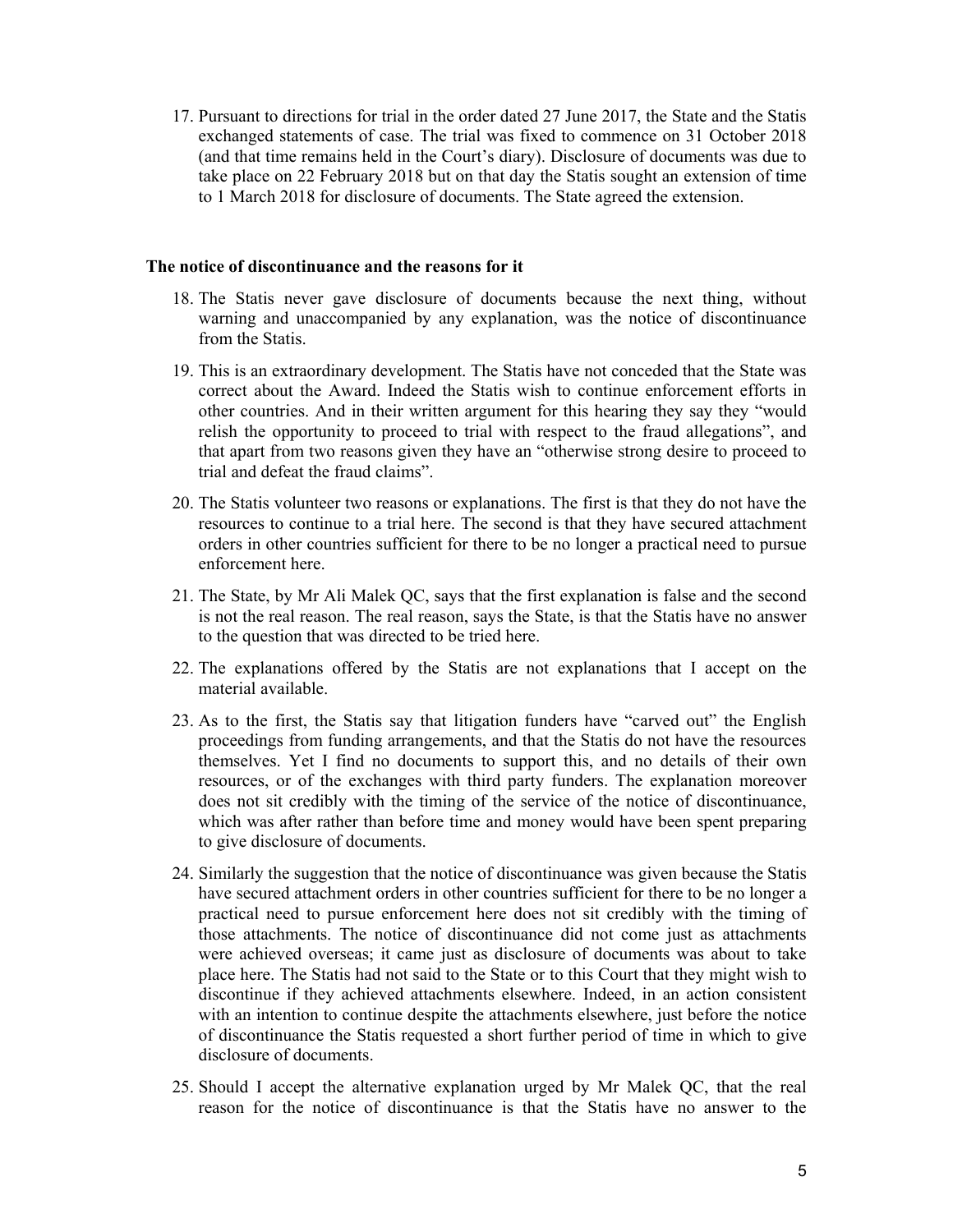question that has been directed to be tried here? I do not believe that I should go that far. Whether there is an answer to the question is a matter for the trial. I am however prepared to hold that the real reason for the notice of discontinuance is that the Statis do not wish to take the risk that the trial may lead to findings against them and in favour of the State.

#### **The notice to set aside and the reason for it**

- 26. Within the time required by the CPR the State applied to set aside the notice of discontinuance so that the trial would take place.
- 27. I accept that the reason for the State wanting the trial to take place is because it wishes to complete the opportunity to prove that the Award was obtained by fraud. It has already invested substantial time and money in these proceedings since the Statis invoked the jurisdiction of this Court.
- 28. As part of their response, the Statis refer to a fraud claim brought against them by the State in the United States. The claim invokes the RICO (Racketeer Influenced and Corrupt Organizations Act) jurisdiction in the United States. The Statis say that that fraud claim will consider every aspect of the fraud alleged in the proceedings here, and more, and after a trial involving full disclosure and oral evidence.
- 29. That claim in the United States is at an early stage, and as a result I do not feel confident in weighing its ultimate implications. I certainly cannot assume there will be the trial in the United States to which the Statis refer. Mr Malek QC anticipates a jurisdiction challenge in the United States from the Statis. Mr Thomas Sprange QC, for the Statis was, understandably, not in a position to say that that would not happen. It is to be noted that the Statis have sought discontinuance here and not a stay of proceedings here on the grounds that the issues will be litigated in the United States.

## **Freestanding claims by the State in this jurisdiction?**

- 30. The State's first argument is that it has freestanding claims for remedies in these proceedings before this Court which are unaffected by the notice of discontinuance.
- 31. The freestanding claims to which the State refers are claims for declarations. There is also a claim for indemnity costs that the Court should, says the State, take into account.
- 32. As to the first, it is true that the State by its statement of case asks the Court to make declarations that the Award was obtained by fraud. But is this Court in fact engaged with more than a defence to the Statis' claim for recognition and enforcement of the Award? It is hard to see that this Court would have been an appropriate forum in which to seek these declarations if recognition and enforcement were not sought here or in prospect. This Court was not chosen as the court of the seat. The parties and the dispute that went to arbitration, and the arbitration itself, have no material connection with this jurisdiction other than through the Statis' claim for recognition and enforcement of the Award.
- 33. However the State argues that the effect of the notice of discontinuance in this particular case turns on its own particular features. Paragraph 2 of the order dated 27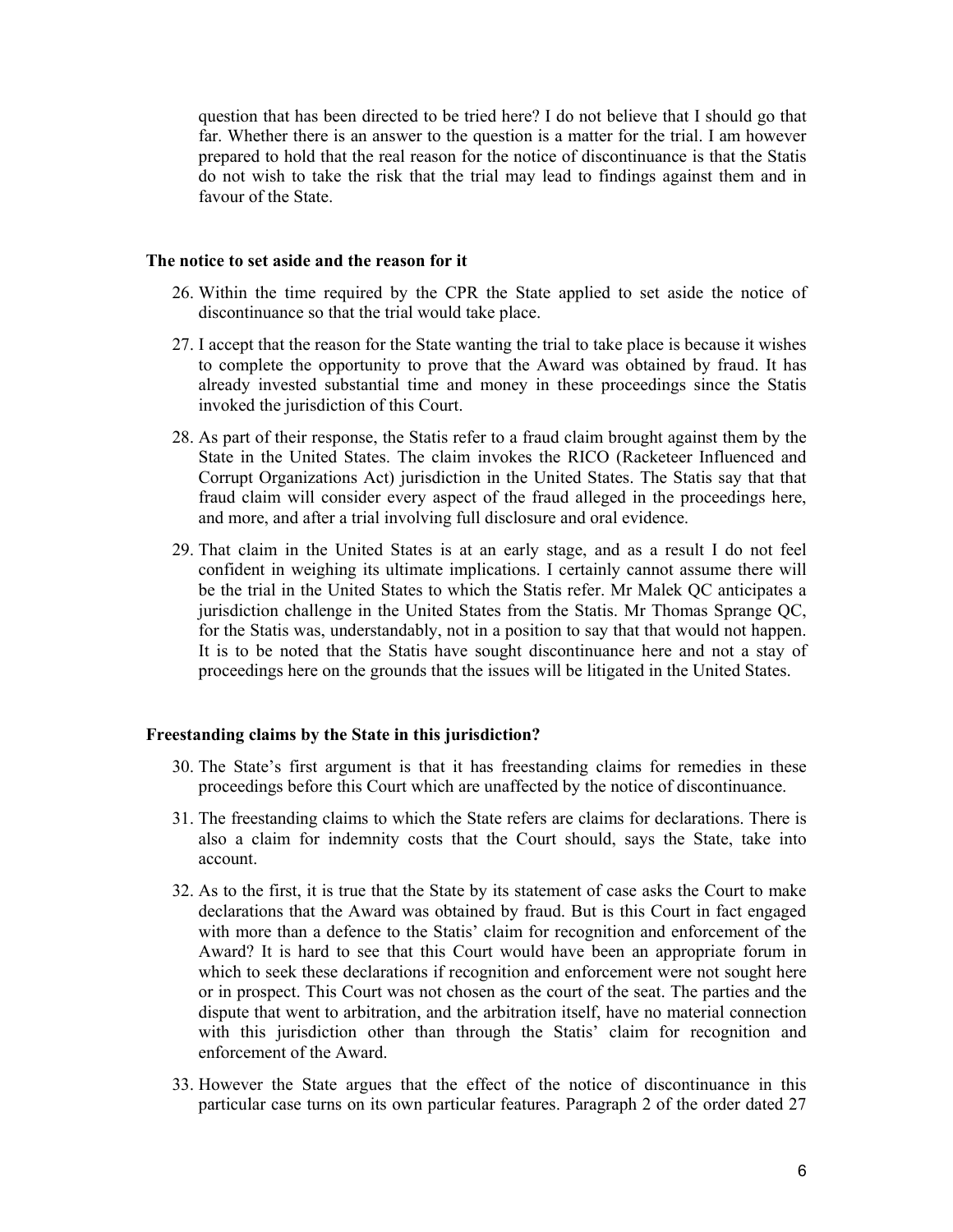June 2017 for the trial gives effect, it is argued, to the reality in this particular case when it provides for "[the State's] claim that the Award was obtained by fraud shall proceed to trial as if commenced under CPR Part 7 …".

- 34. The claims for declarations by the State are not, it is argued, dependent for their existence on the claim by the Statis for enforcement. The State argues that the case has enough formality to enable the claims for declarations to survive the discontinuance of the claim for enforcement.
- 35. The State adds, by reference to the definition of counterclaim under the CPR, and to CPR 20.2 and 20.3, and without suggesting that the point need be decided in the present case, that as award debtor it should be treated as in substance the claimant.
- 36. In my judgment Mr Sprange QC for the Statis meets these arguments successfully. He too starts from the place of the real question being who is the claimant and who is the defendant. He points out that within the rules under which the claim was issued the Statis are the claimants and the State is the defendant. I consider that he is correct in submitting that paragraph 2 of the order of 27 June 2017 simply sets out the framework under which the parties' contentions would be set out.
- 37. In Gater Assets Ltd v Nak Naftogaz Ukrainiy [2007] EWCA Civ 988; [2007] 2 Lloyd's 588 at [78] Rix LJ, whilst carefully discussing the exercise of discretion in the context of security for costs, noted that in an issue ordered to be tried in connection with an application to set aside an enforcement order under CPR Part 62 "the award debtor might well be defined as the claimant, effective and formal". Reading the discussion as a whole, I do not consider that Rix LJ was examining whether the award debtor was to be treated as a claimant for all purposes under the CPR. I do not consider it a reliable course to transpose the discussion there to the different context under discussion here.
- 38. As to the claim for indemnity costs, I am quite clear that in the present case it is not necessary to have a trial of the question whether the Award was obtained by fraud in order to decide a question about indemnity costs. Nor would it be appropriate by reference to the overriding objective. The Court already has ample material with which to decide questions of costs alone.

#### **Setting aside the notice of discontinuance: approach**

- 39. The State's second argument is, in my view, the more important of its two arguments. The State contends that the Court should exercise its power to set aside the notice of discontinuance, to allow the trial to take place.
- 40. CPR 38.4(1) provides that "[w]here a claimant discontinues under rule 38.2(1) the defendant may apply to have the notice of discontinuance set aside."
- 41. In The High Commissioner for Pakistan in the United Kingdom v National Westminster Bank plc [2015] EWHC 55 (Ch) at [40] to [47] Henderson J (as he then was) examined the position in these terms:

"As with all provisions in the CPR, this rule must be construed, and the discretion under it exercised, with the aim of furthering the overriding objective. …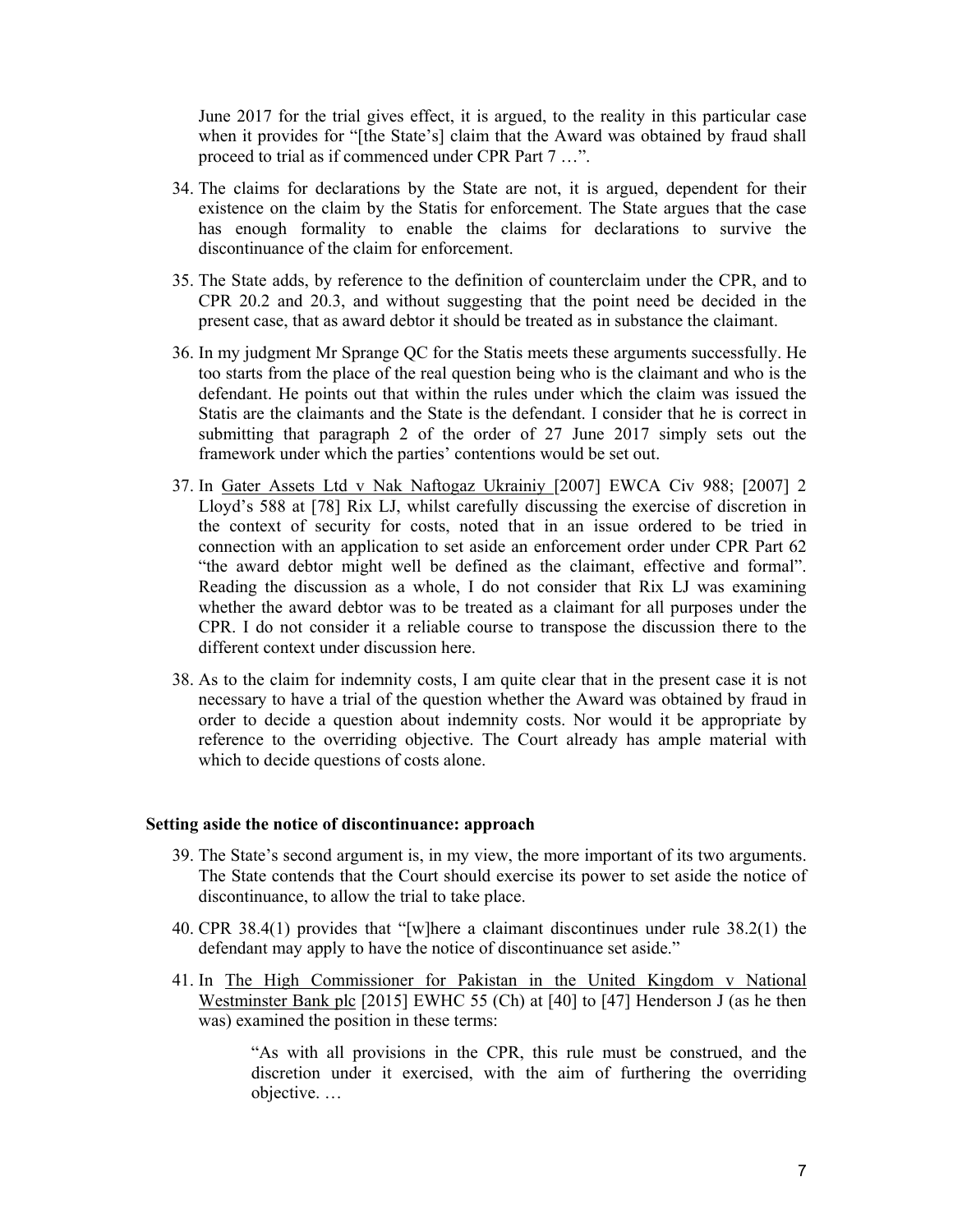I consider that the Court should approach an application to set aside a notice of discontinuance under rule 38.4(1) on the basis that the Court has a discretion which it should exercise with the aim of giving effect to the overriding objective of dealing with the case justly and at proportionate cost. If the facts disclose an abuse of the Court's process, that will no doubt continue to be a powerful factor in favour of granting the application; but it would in my view be wrong to treat abuse of process as either a necessary or an exclusive criterion which has to be satisfied if the application is to succeed."

 Henderson J went on to cite and express his agreement with a discussion of the jurisdiction by Aikens J in Sheltam Rail Co (Proprietary) Ltd v Mirambo Holdings Ltd [2008] EWHC 829 (Comm), [2009] Bus LR 302 which concluded with the sentence:

"A Court must … be entitled to consider both the circumstances in which the notice of discontinuance was issued and what the claimant is attempting to achieve by issuing and serving the notice."

- 42. Henderson J's interpretation and explanation has been followed in other cases since. Further, a number of other authorities were cited but they were each very different on their facts and I did not find them of assistance in reaching a decision in the present case.
- 43. Mr Sprange QC for the Statis argued that the key consideration in a decision whether to allow discontinuance should be the presence or absence of abuse of process, but in my judgment that is too narrow an approach. When present it will be highly material, but its absence leaves the jurisdiction intact; and the discretion should not be approached with the gloss that abuse of process is "the key consideration". The position is plainly and simply, as Henderson J made clear, that "the Court has a discretion which it should exercise with the aim of giving effect to the overriding objective of dealing with the case justly and at proportionate cost".
- 44. Mr Sprange QC made the point that a party is entitled to discontinue without explanation. He is correct that there is not an express requirement under the CPR that a party give an explanation when serving a notice of discontinuance in circumstances that do not require the Court's prior leave under the CPR. However if there is an application to set aside the notice the Court will examine what the notice was attempting to achieve and the reason for it. The Court may do the same in circumstances that do require the Court's prior leave under the CPR.
- 45. It is to be welcomed that the overriding objective will apply when a party wishes to end a case, as at any other stage in a case. It is also clear that the matter requires consideration of what is fair to all parties to the case, and not just to the party that wishes to discontinue. The CPR provides that the overriding objective of dealing with a case justly and at proportionate cost "includes, so far as practicable" ensuring that the case is dealt with expeditiously and fairly, and allotting to it an appropriate share of the Court's resources. The latter reference to the Court's resources requires the Court to consider the impact, at least generally, on other parties in other cases.
- 46. Consistently, where the CPR allows a claimant to serve a notice of discontinuance that does not signify that the claimant has a right to discontinue. It is simply a procedural first step which will allow the matter to be judicially considered in the event that another party requires that. The procedural first step offers efficiency in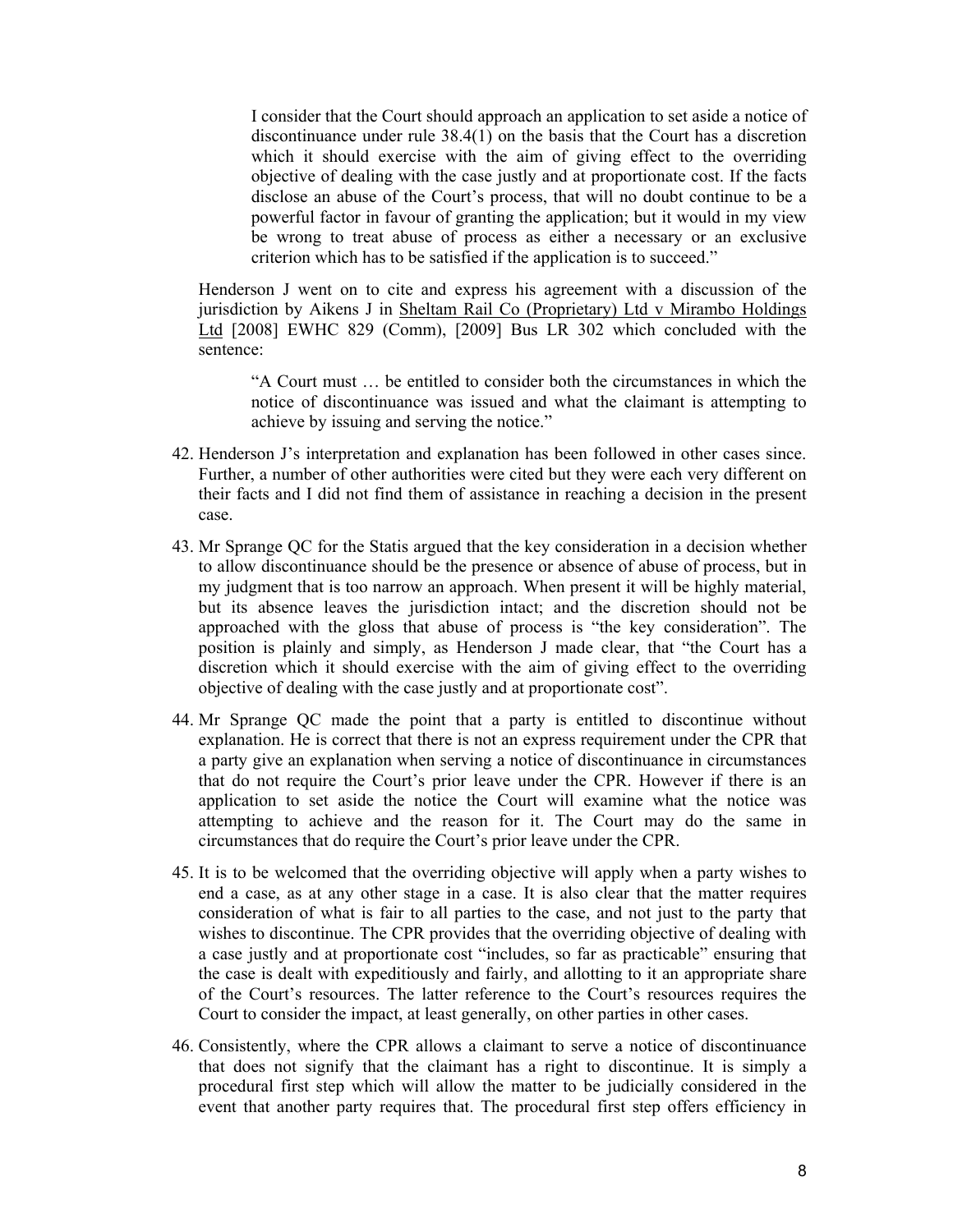that, under the CPR, specified consequences will hold should no application to set aside be made.

#### **Exercising the discretion in the present case; giving effect to the overriding objective**

- 47. The Statis argue that the notice of discontinuance has the effect of the State succeeding on the only remedies sought in this jurisdiction, the remedies of recognition and enforcement. Finality is achieved, it is argued, by an offer (made in the written argument for the Statis for this hearing) of an undertaking by the Statis confirming that they will not pursue further proceedings in England. Mr Sprange QC clarified in oral argument that that undertaking would be for all time and in any circumstance. The State's costs will also be paid, it is emphasised, at least on the standard basis of assessment.
- 48. The State argues that this analysis is far from complete, and that dealing with cases justly makes it permissible to have regard to legitimate private interest and wider public interest. Mr Malek QC argues that having elected to enforce the Award in England, the Statis have put the State to substantial expense in proving its fraud claim. These proceedings are at an advanced stage. Mr Malek QC urges that in the present case an award creditor has used the process of this Court to secure an order ex parte, and would have proceeded to enforce. The Court has been led to make an order on the apparent merits and the question whether that order should be set aside on the merits remains. Once (as here) a prima facie case of fraud is established against an award creditor then it should not be allowed to disengage.
- 49. The question of whether the Award was obtained by fraud remains, Mr Malek QC continues, a live issue between the parties because the Statis are pursuing enforcement proceedings in multiple jurisdictions in Europe and the United States. A judgment of this Court will involve detailed findings on the question, with the benefit of disclosure and after hearing full evidence at trial. This will, he argues, have significant practical advantages for the State and although each foreign court will have to consider its own domestic public policy for itself, those courts will nonetheless be assisted. A determination is also important for the State given the reputational issues in refusing to pay an international investment arbitration award. The State of course accepts that court resources are a relevant consideration. However it points to what is at stake (financially and reputationally) as considerable, that the stage reached in the proceedings is relatively advanced, that judicial time has already been invested, and that the trial will be concise.
- 50. A decision of the English Court at trial would, Mr Sprange QC emphasises, be confined to questions of English public policy, and that would involve taking time to determine what he described as "a dead issue". There should be no question of proceeding to "an unsolicited advisory judgment on whether the recognition of a New York Convention award is consistent with English public policy". Other jurisdictions, he argues, have already shown they see public policy differently to the English Court. Mr Sprange QC suggests that to compel a trial would be to elevate the English Court, which is not the court of the seat, to an international arbitration policeman or Court. The Statis contend that the relevant foreign Courts will give greater weight to the decision of the Swedish Court as the court of the seat. Mr Sprange QC adds that the Statis will have to fight the fraud allegation anyway in other jurisdictions and in the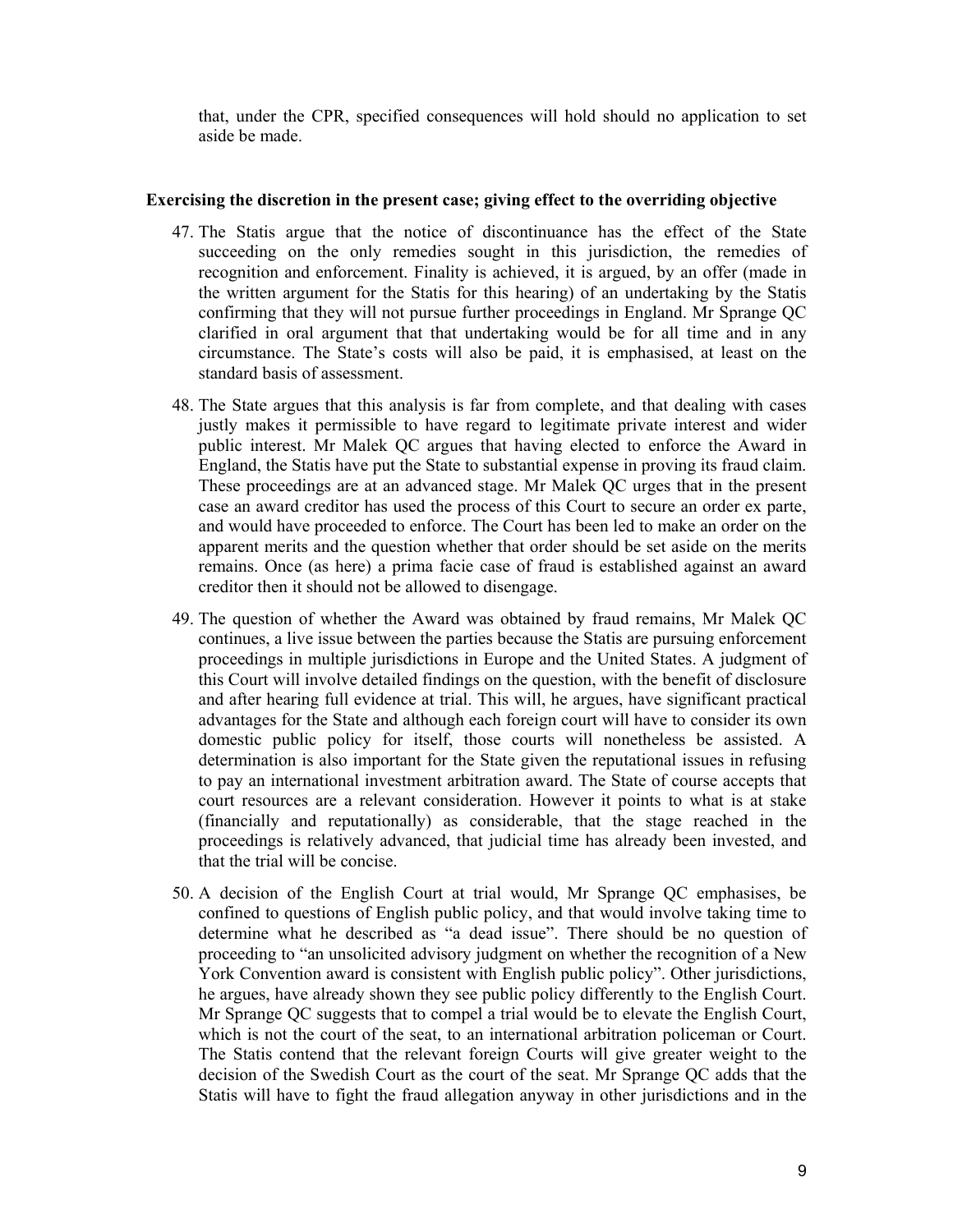US RICO proceedings. He suggests that the present proceedings are not at an advanced phase. As for reputational issues, it is open to the State to put up security.

51. In relation to public interest, Cherkasov and Others v Nogotkov Kirill Oleagovich, the Official Receiver of Danyaya Step LLC (in liquidation) [2017] EWHC 3153 (Ch) at [60]-[64] and [71]-[83] was cited by the State as a recent example of the Court being prepared to adjudicate where there are no longer live issues, if the public interest requires. Sir Geoffrey Vos CHC concluded at [83]:

> "The Court cannot willingly accept a situation in which one party can prevent it determining, where it is in the public interest to do so, whether its procedures have been flouted or abused."

Mr Sprange QC cautions that one must take this jurisdiction carefully as otherwise it will be overapplied. He emphasises that the facts and circumstances of Cherkasov are very different from the present case.

### **Other jurisdictions**

- 52. In light of some of the submissions made, I should also review the evidence of the current position in jurisdictions other than Sweden (which I have dealt with in my judgment of 6 June 2017 and above). I shall try to do so concisely, assisted by a schedule exchanged between the parties, and recognising that the picture will be constantly changing.
- 53. In Belgium, the Statis have applied and obtained exequatur ex parte and the State has applied to set that aside. The exequatur order obtained ex parte recites that the Statis "rightly point out" that "according to the Swedish Courts the existence of a potential fraud did not have any impact on the arbitral awards". Meanwhile, assets of the State's National Fund of around US\$22.6 billion held by BNY Mellon have been attached since last year.
- 54. In Luxembourg, the Statis have applied for exequatur and the State has responded to that application. Meanwhile, assets of the State were attached in August and December last year.
- 55. In the Netherlands, the Statis have commenced enforcement proceedings. Meanwhile, assets of the State, including assets of its National Fund, were attached in August and September last year but lifted as regards National Fund assets on 23 January 2018.
- 56. The parties disagree, but it is possible that an English judgment following a trial here would be available before a decision on the application to set aside exequatur in Belgium, a final decision on the application for exequatur in Luxembourg and a final decision on enforcement in the Netherlands.
- 57. Of course it is possible that the Courts of Belgium, Luxembourg and the Netherlands will take the same view of the matters as the Swedish Courts have. But that is not certain, given what the Swedish Courts have not decided. The parties disagree over the weight or evidential value that may be given to an English judgment following a trial here of the allegations of fraud, but it is possible that it will be of assistance and that some weight or evidential value will be given in Belgium, Luxembourg and the Netherlands.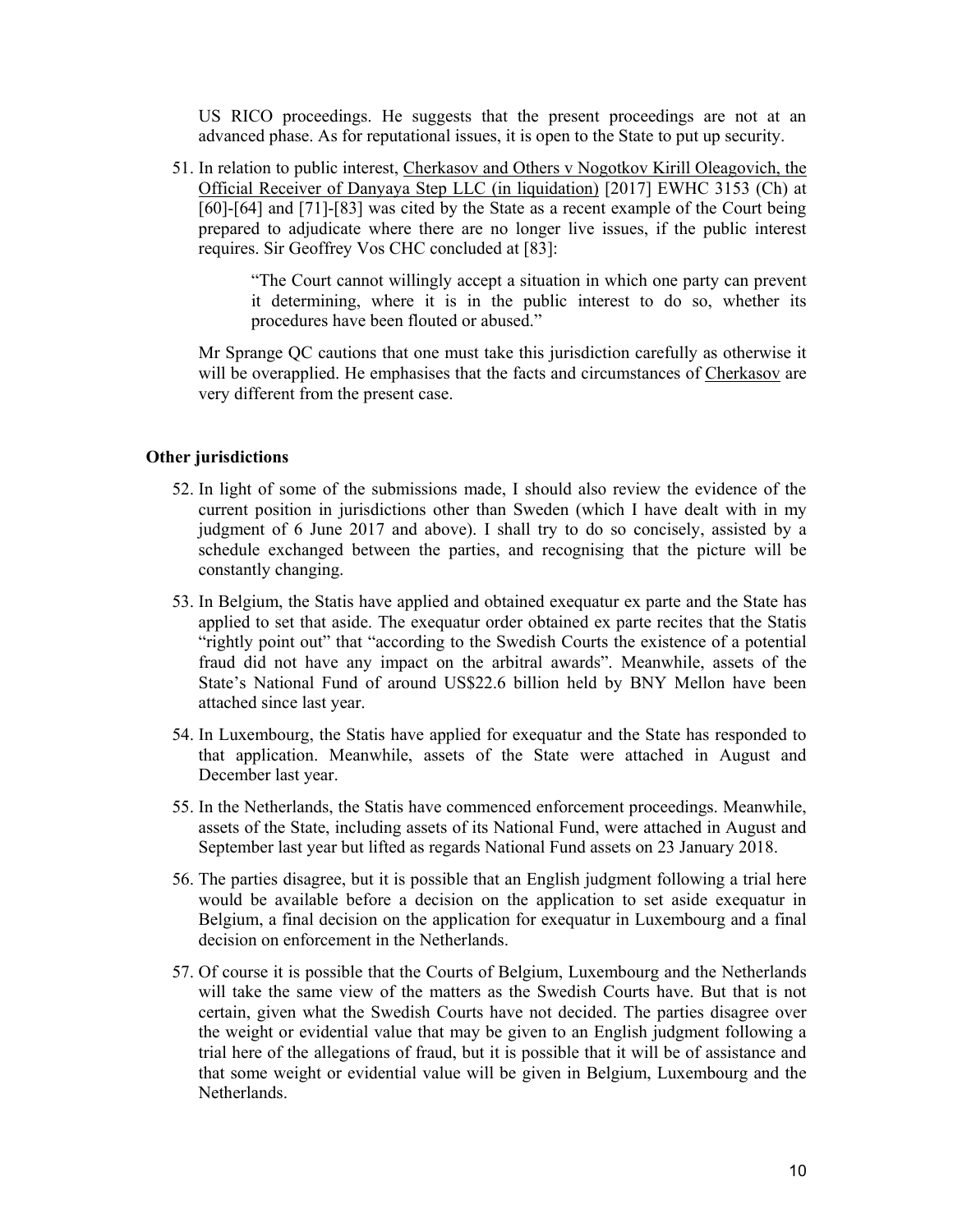- 58. Indeed in the case of the Netherlands it appears to be common ground that an English judgment would be given some weight although (on the Statis' case) less weight than the decision of the Swedish Court. However the Netherlands Court refused a request by the State for stay of the enforcement proceedings there until an English judgment following a trial here of the allegations of fraud.
- 59. Leaving aside the RICO proceedings (referred to above), in the US, on 6 November 2017 the US District Court for the District of Columbia lifted a stay on enforcement that had been put in place pending the resolution of the Swedish proceedings. On 23 March 2018 it issued an order granting the Statis' petition for confirmation of the Award. An appeal process lies ahead. Proceedings in New York to enforce a Swedish judgment based on the Award are at an early stage. The parties disagree, but it is possible that an English judgment following a trial here would be available before proceedings before the US Courts are complete and that it would be of assistance and given some weight.

### **Decision on setting aside the notice of discontinuance**

- 60. Guided by the overriding objective I am persuaded that I should exercise my discretion to set aside the notice of discontinuance. Whilst the merits remain in issue, this matter will proceed to trial so that they may be determined. If this is an exceptional conclusion, this is an exceptional case.
- 61. The question of whether the English Court would enforce the Award, and allow a judgment of the English Court to be entered in the terms of the Award, was first put to it by the Statis. It remains a question that the State would wish to be answered. The State has a legitimate interest in seeking to have the order of Burton J set aside on the merits.
- 62. As noted above the Statis said in their written argument for this hearing they "would relish the opportunity to proceed to trial with respect to the fraud allegations", and that apart from two reasons given they have an "otherwise strong desire to proceed to trial and defeat the fraud claims". As I have explained, I do not accept that the two reasons given by the Statis to this Court are the actual reasons for their seeking to discontinue. Among other things I do not accept that they are unable to afford to answer the allegations of fraud made against them. This is therefore no obstacle to the opportunity that the Statis have told this Court they would "relish".
- 63. In the context of a global multi-jurisdiction enforcement exercise by the Statis I respectfully take the view that it will not be without use to the Courts of at least some other countries to have a concluded answer on the question of fraud described in my judgment of 6 June 2017, and therefore on the question whether the English Court would enforce the Award.
- 64. That will not be an answer from the court of the seat of the arbitration but it will be an answer from the Court of a jurisdiction to which all parties have submitted. The context of the utility of an answer includes the fact, as I respectfully concluded in my judgment dated 6 June 2017, that the Swedish Courts, as courts of the seat, have not determined the question of fraud discussed in that judgment. I add that the important, and relevant, thing is not an answer to a question of English public policy but an answer to the question whether there was the fraud described.